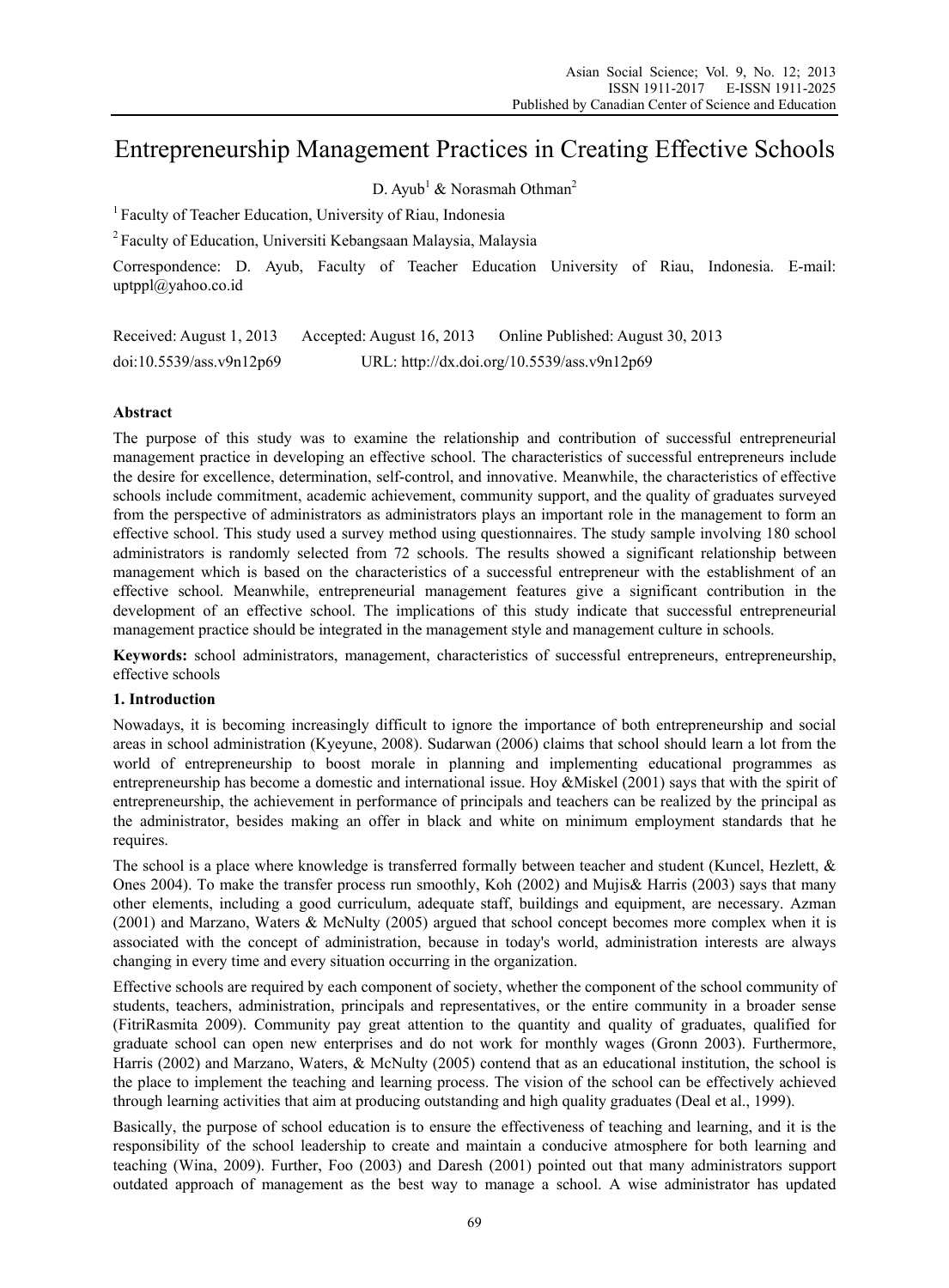knowledge and enough training, allowing them to practice certain features in the management of a school (Dunford, Fawcett & Bennett 2000).

Chin & Phillips (2004) put forward that a school's main function is to perform tasks for humanitarian process and to humanize mankind. According to Nur (2009) and Akyeampong (2004), although the features of the school's task and outcome is different from which of the industry, the entrepreneurial approach can be applied in school management. According to Pihkala (2008), the principal, teachers, parents associations and other stakeholders of the school should have the capability to implement the entrepreneurial approach. In addition to this, Sudarwan (2006) argues that a school can learn from entrepreneurial experience by practicing the methods done by successful entrepreneurs to establish an effective school.

Darmaningtyas (2004) says that the task of a school administrator in managing a school is more complicated today. Vishalache (2005) and Syaiful (2003) concurred that an administrator's role in organizing and leading the school is becoming more complicated as there has been a number of changes in the education field. Therefore, according to Mulyasa (2011) the management and leadership system of a school needs to apply a new approach, namely entrepreneurial approach. Heflin (2011) argues that school administrators should focus on entrepreneurial approach by practicing in the ways of successful entrepreneurs to create effective schools.

School administrators' ability to effectively practice certain ways can create an effective school, as long as they work hard and are enthusiastic in organizing a school (Rohiat 2008). Alvy& Robbins (2005) says that the school will become effective when the administrators have administrative skills similar to those of successful entrepreneurs.

# *1.1 Effective School*

The concept of an effective school gives the impression on the features that are found most often in school administration (Cavallo, Rozman, & Potter 2004). Poster (2000) claims that school effectiveness can be understood by reflecting on the features of effective school which have been put forward by many experts. Past researches on effective schools have identified a number of features of an effective school; Salfen (2004) and Syaiful (2009) have done a summary of research on effective schools in the United States and the United Kingdom by showing a lot of factors that effective schools are based on; however, according to them, these factors are not exhaustive or related to each other.

Mortimore et al. (1995) found that in effective schools, students are more progressive and advanced when they initially enter a school. This means that effective schools have added values towards the students' output compared with other schools which have lower levels of input, or students who essentially have the same ability and potential. This demonstrates that different aspects of performance among schools should also be taken into account in determining the effectiveness of a school compared to other schools, due to the existing level of capacity or initial state when a child enters school. Meanwhile, Taylor (1999) argues that in an effective school, all resources are organized and utilized to ensure that all students, regardless of ethnic group, gender, or socio-economic status, can learn the essential curriculum materials in school.

Sergiovanni (1996) explains that there are eight criteria to measure effectiveness: (i) an increase in test scores, (ii) an increase in attendance, (iii) an increase in the number of writing assignments and homework; (iv) an increase in the allocation of time for Math, English, Science and History; (v) the involvement of community and parents; (vi) the involvement of students in co-curricular activities; (vii) award and recognition for students and teachers, and (viii) quality support for special students. Salfen (2004) refering to Edmonds (1979) says that there are five features of an effective school, namely: (i) the principal's leadership and attention on the quality of teaching, (ii) a deep understanding of teaching, (iii) a comfortable and orderly climate for the continuity of teaching and learning, (iv) an expectation that all students at least will master a specific knowledge, and (v) student assessment which is based on the measurement of student learning outcomes.

According to the Ministry of Education (1999), effective education can be seen from the quality characteristics, namely: First, students show a high level of mastery on learning tasks that must be mastered in accordance with the aims and objectives of education among which are academic learning outcomes expressed in academic achievement. Second, learning outcomes are appropriate with student needs in life so that by learning, students not only know something, but also be able to do something that works in life. Third, learning outcomes are appropriate with or relevant to the particular demands of the workplace environment. Based on this perspective, the Department of Education (2002) says that effective schools provide: (i) educational services for students; (ii) management and student services, (iii) equipment and school supplies; (iv) programmes and financing, (v) opportunities for community participation, and (vi) the school culture.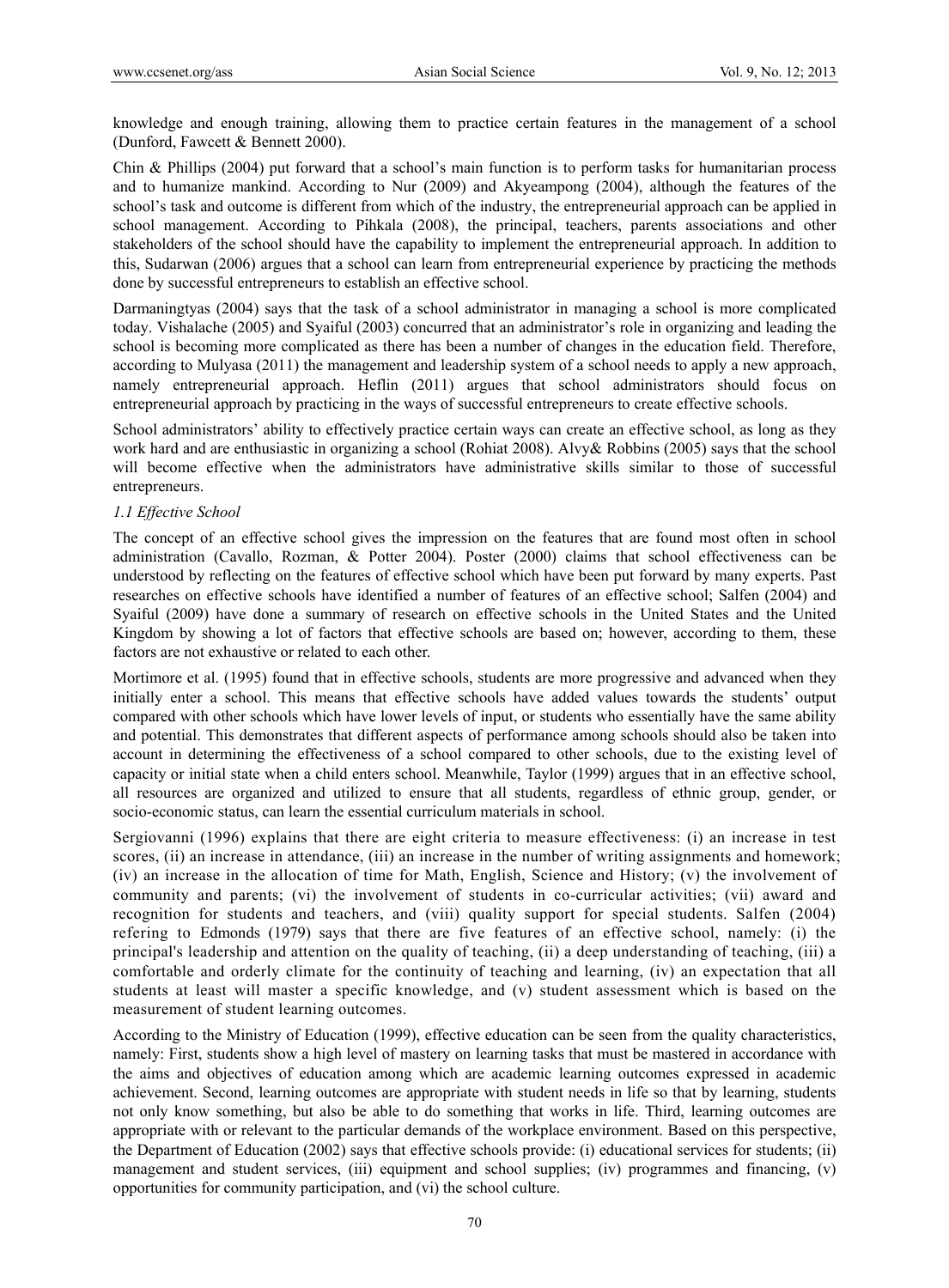Sergiovanni (2000) describes the basic concepts of effective schools, namely: (i) the teachers prepare students well, and report in a systematic and orderly way, and they are satisfied with the performance of the school from all the hard work, (ii) the students are conditioned to spend about two hours every night to complete their homework; and the students voluntarily borrow more books from the library compared to other similar schools, and (iii) the parents show high enthusiasm to send their children to the school. Mortimore (1995) expressed 11 characteristics of effective schools, namely: (i) professional leadership, (ii) sharing of insights and objectives, (iii) learning environment, (iv) focus on the teaching and learning process, (v) teaching with objectives; (vi) high expectation of success; (vii) positive reinforcement, (viii) monitor progress, (ix) the rights and obligations of students, (x) the home-school relationship, and (xi) learning organization.

According to Ministry of Education(1999), the characteristics of effective schools as surveyed from the perspective of administrative work to be done at school, are: (i) the administrator must have a strong commitment to improve the school, (ii) the administrator must ensure the student's academic performance is good in each test, (iii) the administrator should be able to include parents and community's participation to support programmes designed for the school development, and (iv) the administrator must make efforts to ensure the school graduates have good qualities. Furthermore, Hasbullah (2006) reiterates that the administration of an effective school has the following features: all parties are committed to the progress of the school; the students are well-developed in their academic performance, the school and the community collaborates well in their joined efforts for the realization of the school's objectives, and school graduates have good qualities to meet the requirements of the workplace or further education.

Based on the discussions above, this study refers to Mortimore (1995) and Depdikbud (1999) to characterize effective schools: (i) a strong commitment towards professional leadership, shared vision and mission of the school, a conducive learning environment, and a good learning organization, (ii) students' achievement in academic by focusing on the process of teaching and learning, teaching with objectives, and positive reinforcement, (iii) community support; a powerful relationships between the school and parents in monitoring the school's progress on an ongoing basis, and (iv) the quality of graduates; the rights and responsibilities of students, and the high expectations of success.

## *1.2 Characteristics of Successful Entrepreneurs Practice*

Alberti, Sciascia, & Poli (2004), Eman (2008) dan Heflin (2011) state that entrepreneurs are the ones who organize, manage, and dare to bear the risk in creating new businesses and business opportunity; Zimmerer  $\&$ Scarborough (2005) look at entrepreneurs as managers and executives. According to Dion (2008) some people who are non-entrepreneurs have the entrepreneurial characteristics, which can be put into practice to achieve the organization's achievements and goals.

Eddy (2009) dan Hoe (2005) defines the entrepreneur as a coordinator and supervisor in the production process, and they are the fourth agent in the production factors (the other three factors of production are land, capital and labor). Schumpeter (1934) as referred to in Buchari (2008) defines the entrepreneur as a creative innovator, as the entrepreneur dares to make reforms or changes to the quality of the goods, create a new method of production, opening up a new market, obtain new sources of supply or form a new organization (Rambat 2007). This view is similar with Drucker (1994) as stated by Suharyadi (2007) that the entrepreneur is someone who is willing to do something new, dares to take risk, do not easily give up, like challenges, responsible for decisions being made, creative and be able to manage the business.

Administrators who adopt practices of successful entrepreneurs will be able to achieve and create effective schools, as mentioned by Zimmerer & Scarborough (2005) about attitudes and behavior of a successful entrepreneur, namely: (i) a determination to devote all his attention on efforts, (ii) have a good sense of responsibility in controlling the use of resources as well as self-control and being responsible for making sure the business is successful, (iii) always motivated to find opportunities, (iv) resistant to risks and uncertainties, (v) self-confidence as well as optimistic, and have a strong belief for his ability to be successful, (vi) inventive and flexible (vii) always requires a fast feedback to know the outcome of his efforts, (viii) highly energetic, (ix) have the urge to always be superior, and be more successful to rise above the existing standard in doing what he does, (x) future-oriented, (xi) always learn from failure, and (xii) leadership skills. Furthermore, Norasmah (2002) says that characteristically features that encourage entrepreneurial attitudes can be grouped into four categories, namely: (i) desire of excellence, (ii) earnestness in business, (iii) strong self-control or "locus of control" and (iv) innovative.

### **2. Problems of Study**

It is important for the heads of school and deputy head of the school to have professional competencies to be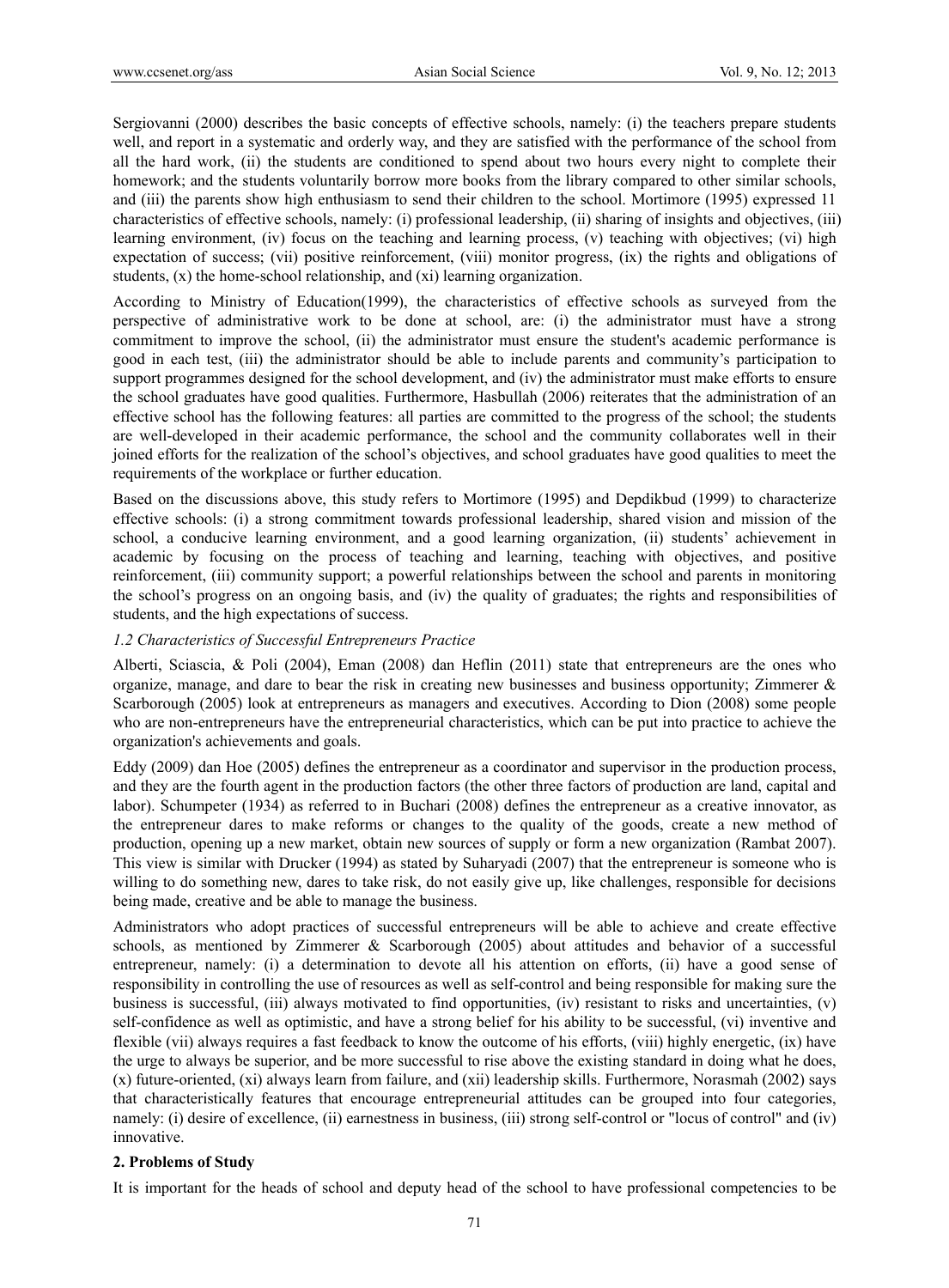able to apply entrepreneurial principles. (MOE, 2007 and Dadang, 2010). Foo (2003) and Hamzah (2000) states that as the administrator is also the school leader who must fulfill obligations, develop the school as an organization, and develop the individuals within the organization, as his primary role is to ensure the effectiveness of a school.

The community places great hopes for the school to produce qualified individuals who are knowledgeable, moral as well as skilled (Donaldson, 2006). Administrators as school leaders should have professional skills, assertiveness and aims to manage the school as not everyone has a particular thinking styles and practices in solving problems due to lack of self-awareness (Sudarwan, 2010 dan Walker, 2003).

School administrators, such as the heads of school and their representatives are required to perform certain best practices, keep to the school's vision, competent and thus increase the quality of the staff to create effective schools. To achieve this aspiration, the administrator should overcome any weaknesses in his leadership and take the responsibility to lead the school by practicing the habits of successful entrepreneurs so that effective schools are actualized. Therefore, two questions that need to be asked are: whether the use of successful entrepreneurs' best practices, in the administrators' perspective, is related to the effectiveness of a school, and how far does the use of successful entrepreneurs' best practices contribute to the school's effectiveness.

# **3. Aim of Study**

The purpose of this study was to determine the relationship and contribution of successful entrepreneurial management practices against the characteristics of effective school according to the administrator's perspective, In Kota Pekanbaru, Riau Indonesia. This study was also conducted with the aim to determine the relationship between successful entrepreneurial management practices (Successful Entrepreneurs practice) with effective school according to an administrator's perspective. This study also investigated the extent of the contribution of successful entrepreneurial management practices on effective school according to an administrator's perspective.

# **4. Methodology**

Questionnaires were used as the main instrument in the survey methods undertaken. Data were obtained from administrators' perspective about the characteristics of successful entrepreneurial practices and effective school. Pilot test was conducted on 60 respondents to test the validity and reliabilities of the items in the questionnaire. All items have good validity and reliability as the correlation of the item score and total score exceeds the value adopted which is 0.254. Cronbach Alpha reliability values obtained was 0.95-0.97 which is at a high level of reliability index adopted (Sugiyono, 2008; Nunally & Bernstein, 1994; Mitchell & Jolley, 2004; Mohd Majid, 2005).

176 principals and 4 assistant principals were recruited for this study from a population of 360 school administrators from 72 schools across Kota Pekanbaru, Riau Indonesia, with reference to Isaac & Michael's (1981) model with 5% error rate. Pearson correlation (r) was used to determine the relationship between successful entrepreneurial practices and the effective school from the perspective of school administrator; and to interpret the relationship between the two variables with reference to Riduwan & Sunarto (2009).Next, regression test was used to see the extent of contribution by successful entrepreneurial practices to the school effectiveness.

### **5. Findings and Discussions**

The aspects of successful entrepreneurs practices examined include the following: desire for excellence, dedication, having self-control, and innovative. While the aspects of effective schools include the following: commitment, academic achievement, community support, and the quality of graduates surveyed from an administrator's perspective.

The test results shows a significant positive correlation between successful entrepreneurs practices with effective school based on the administrators' perspective at the  $r = 0608$ , Sig = 0.000 (p <0.05). The strength of the relationship between the two variables is on a high-level interpretation(Riduwan & Sunarto, 2009).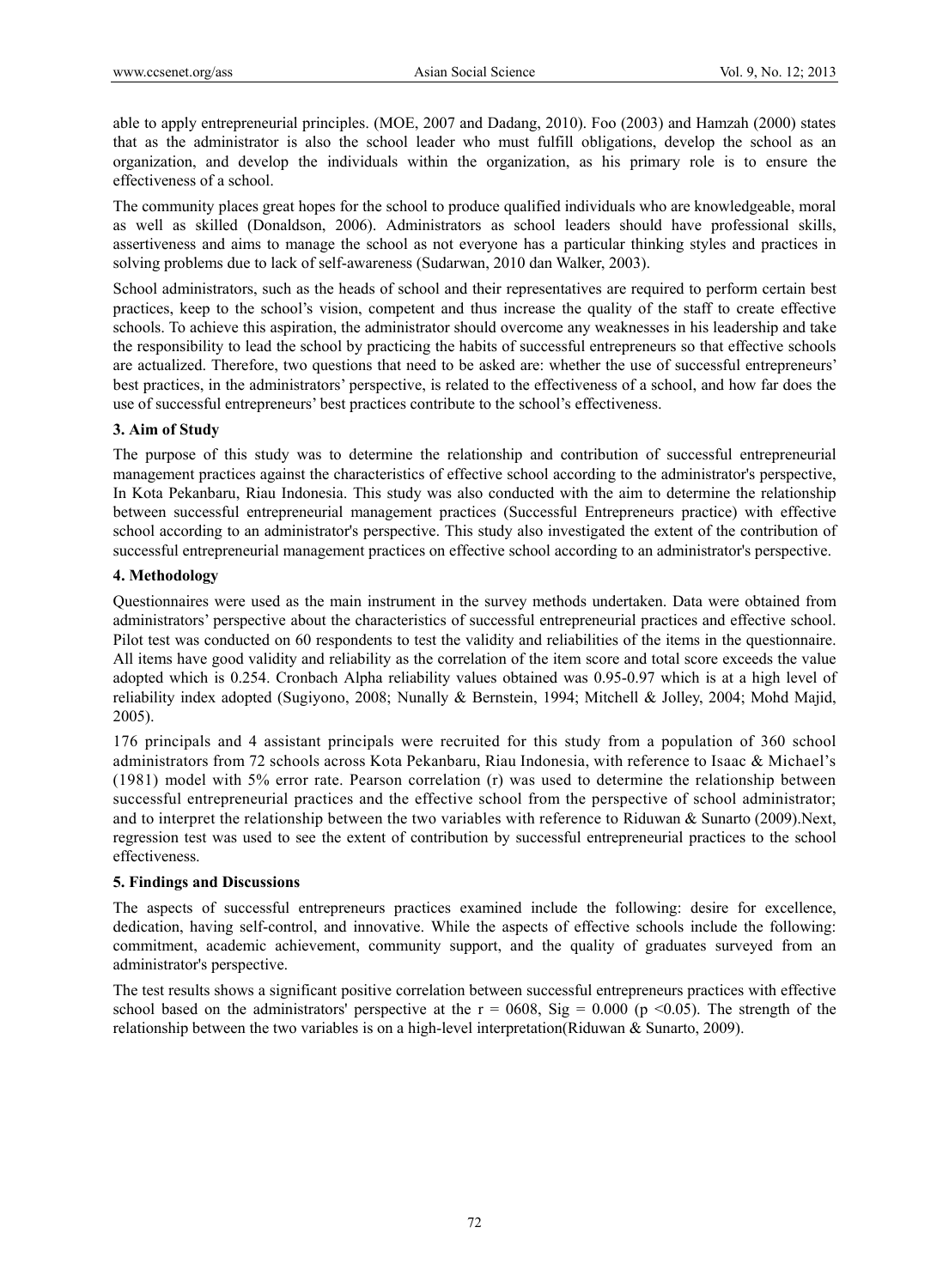Table 1. Correlation between successful entrepreneurs practices and effective school based on the administrators' perspective

| <b>Variables</b>                                      |     |       | Sig   | <b>Strength of relationship</b> |
|-------------------------------------------------------|-----|-------|-------|---------------------------------|
| Successful entrepreneurs practices - Effective school | 180 | 0.608 | 0.000 | Strong                          |
| Significance at $p<0.05$                              |     |       |       |                                 |

*X =* Successful entrepreneurs practices

*Y =* Effective school

The contribution of the variable successful entrepreneurs practice to effective school from administrators' perspective as in Table 2, where the value of t at successful entrepreneurs practice was 10.208 with a significance value = 0.000, ( $p \le 0.05$ ), so the results shows a contribution of successful entrepreneurs practice towards effective school. The amount of contribution is at 36.90%. This finding indicates that successful entrepreneurs practice is a great contribution to school effectiveness according to the administrator's perspective; and the variable successful entrepreneurs practices is an important variable in determining the level of schools' effectiveness from the perspective of school administrators.

Table 2. Contribution of successful entrepreneurs practices towards effective school based on the administrators' perspective

| Model                              | <b>Standard Error</b> | <b>Beta</b> |                    | Sig.    | Contribution $(\% )$ |
|------------------------------------|-----------------------|-------------|--------------------|---------|----------------------|
| Predictor                          | 5 7 7 4               | $\sim$      | 5.562              | - 0.000 |                      |
| Successful entrepreneurs practices | 0.062                 |             | 0.608 10.208 0.000 |         | 36.90                |

 $R^2 = 0.369$ 

 $R^2$  **Adjusted** = 0.366

 **Standard Error=**2.607

Based on the analysis, mathematical equations for regression model is as follows:

$$
\hat{y} = 32.116 + 0.608x\tag{1}
$$

Based on the mathematical equations, successful entrepreneurs practices can be degraded to as large as 0.608%, and effective school from administrators' perspectives will be increased by 32.116 percent.

Related to these findings, Dinham (2004), Cavallo, Rozm & Potter (2004) and Geelan et al. (2000) say that in organizing and managing the school, the role of the administrator often changes according to the transformation in the educational system of the country, for which administrators must be prepared to face a paradigm shift and must be able to adapt to the transformation taking place, and administrators can use certain practices in the face of arbitrary changes. Administrators' role, according to Goldring & Rallis (1993), Day (2000) and Johnson & Kardos (2002) is not limited to the field of administration, but also in the areas of leadership, particularly involving the teaching and learning in the educational institutions to create effective schools..

Successful entrepreneurs practices is an important variable in determining effective schools, and these findings are in line with studies done by Moerdiyanto (2007), Alvy & Robbins (2005), Triton (2007) and Eddy (2009) that in general, effective schools are related to certain practices planned and done by the administrators with what has been obtained. A school will be deemed effective if there is a strong relationship between what has been planned to do with the results obtained by school based on a particular way of practice by the administrator. According to Kane & Douglas (2001) the administrators should always have the concept of effective schools in their mind when they carry out their duties, as this concept refers to a school that is able to optimize all inputs and processes to produce qualified school leavers, that signifies the school's performance, especially the academic performance marked by students who possess all the desired competency in teaching.

Successful entrepreneurs' practices contribute substantially to an effective school, and this is in line with Suharno (2008) and Mulyasa (2011) that administrators with certain practices have strong leadership skills, high expectations for student academic achievement, focused on basic skills students and well- organized for a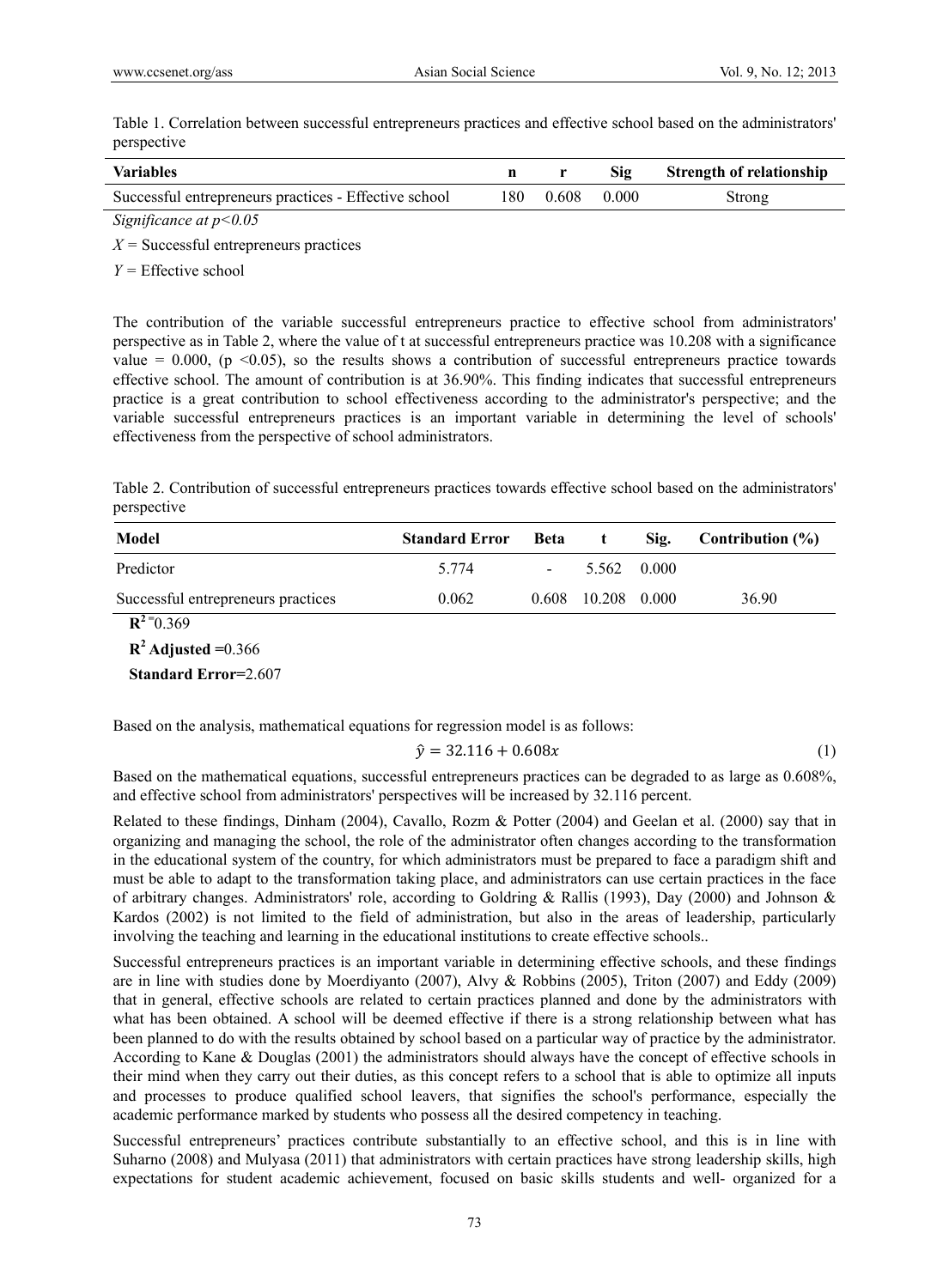healthy school climate.

MOEC (2010) says that an educational administrator should use entrepreneurial skills to manage change and innovation in the organization. School administrators can replicate this model in managing organizations such as schools, by acting as a successful entrepreneur. This suggestion is in line with the ways of administering organizations submitted by Rambat (2007), Eddy (2009) and Benedicta (2003). Furthermore, Zimmerer & Scarborough (2005), Hisrich, Peters, & Sheperd (2008) and Nasrullah (2006) says that individuals having the ability as a successful entrepreneur by adopting successful entrepreneurial practies in managing the school, such as doing analysis and synthesis of theories, concepts, facts and schedule, will be capable to work and form an effective school.

The findings of the current study are consistent with those of Nur(2009), Akyeampong(2004), Meng(1996) andBenedicta(2003) who found that one would think of various ways and adopt a certain way of solving problems, which also is the case of school administrators in this study. Norasmah & Hariyaty (2006) found that principals who have entrepreneurial characteristics and mindset are able to trigger and create excellent activities to be performed in educational institutions.

# **6. Implication**

The finding of this study has important implications on the relationship between successful entrepreneurs' practices and schools, as the former contributes greatly to the effective schools according to the perspective of administrators, and hence, successful entrepreneurs' practices is found to be an important variable in determining the level of schools' effectiveness from the perspective of school administrators. Therefore, it is suggested that school administrators, especially in secondary schools adopt successful entrepreneur's practices in their administrative tasks.

Hence, it could conceivably be hypothesized that successful entrepreneurs' practices can be carried out in the school administration. According to Kent (1990) many people who have the potential or are entrepreneurial but do not become entrepreneurs. This opinion is also supported by Nor Aishah & Faridah (1998) who state that an individual who has the entrepreneurial attitude and spirit always want to be successful and work hard no matter the areas of work, whether they are fishermen, teachers, technicians, administrators or traders. A person who has good entrepreneurial attitude will always succeed in managing one's work in whatever job one does (Marvel, Griffin Hebda & Vojak, 2007 and Matlay, 2006). In order to achieve the purpose of the school or to build schools, educational institutions are recommended to learn a lot from successful entrepreneurs. (Sudarwan, 2006 dan Norasmah & Hariyati, 2006).

School administrators are important people in a school so they should be aware of the potential of successful entrepreneurs' practices and their own perspectives towards creating effective schools and use it in the best possible way to improve the condition of their respective school administration. Administrators who adopt successful entrepreneurs' practices will be able to exploit his thoughts, imagination and intuition. Thus, by taking on successful entrepreneurs' practices on a continuous basis, administrators will be able to see opportunities that are invisible to others, and never satisfied with underperformance and often seek to transform towards betterments and improvements.

According to a mindset of an entrepreneur, administrators should strategize to overcome existing problems. Thus, it is hoped that schools will be managed by administrators who have entrepreneurial skills who adopt successful entrepreneurs' best practices to administer and achieve effectiveness in their schools. It is recommended that's these administrators are given training on successful entrepreneurs' best practices through a series of special courses and training for entrepreneurial educators in order to function well in managing their educational institutions. As an individual, administrator should move forward with positive thinking and adopt successful entrepreneurs' best practices and advance their thinking by following any programme or courses that will strengthen their entrepreneurial skills and culture, in order to create effective schools.

Apart from the principals as administrators of the school, other school managers such as Surety Supervisor of Schools, Counseling Teachers, Business and Cooperative Teachers, Subject Teachers in Trade / Business Studies / Economics / Accounting and Entrepreneurship can also apply successful entrepreneurs' best practices together with school administrators towards achieving school effectiveness and for the success of teaching and learning in the classroom and school administrative activities. Besides, they could also adopt the use of successful entrepreneurs' best practices among the students at the beginning level in order to create an effective school. As the process is a challenging one, the administrators should continue to encourage all members of the school to continue having a positive attitude towards effective schools. It is necessary to realize that tasks at school are now very challenging and critical which requires academic leaders to be creative and innovative in efficiently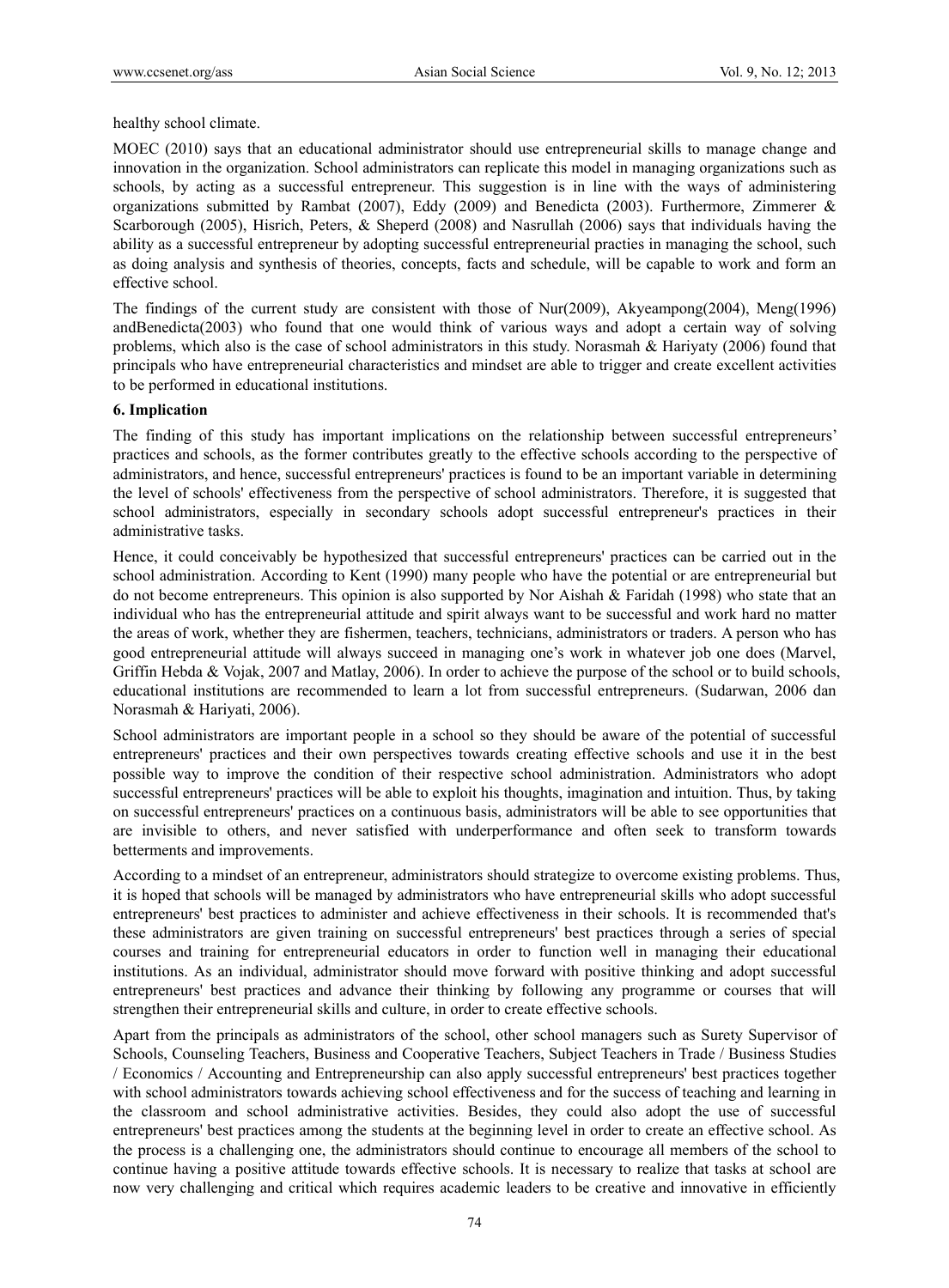organizing the school as effective school's performance will be achieved with great efforts in effective administration.

Teacher Development Department in the Ministry of Education, or Education Quality Assurance Agency should ensure that preparation of programmes, training activities, and courses are well structured in order to motivate teachers and community educators to successfully apply entrepreneurs' best practices. It is imagined that when more of the skilled administrators and educators implement successful entrepreneurs' best practices, it is hoped that more educational institutions such as secondary schools or primary schools would achieve better performance in all aspects since the schools are effective.

This research on successful entrepreneurs' best practices adopted by administrators for the achievement of effective school from the administrator's perspective is a scientific research activities and a dynamic discovery which has opened up extensive questions in need of further investigation. Successful entrepreneurs' best practices can be applied in all types of job, whether in the field of education, or entrepreneurship itself, or other areas provided that the practitioner has a good perspective and attitude in practicing it. In order to gain more benefits within their respective fields, practitioners ought to make a paradigm shift by applying successful entrepreneurs' best practices in dealing with their job.

The findings in this study suggest that the variable successful entrepreneurs' best practices has a potential to contribute extensively towards effective school. Therefore, it should be applied to create organizational excellence. The findings can directly be exploited by anyone at any level of management in any field especially educational management, including teachers, teacher educators or students. The current findings which add substantially to our understanding of the relationship between successful entrepreneurs' best practices and effective school needs to be disseminated in order to enhance educational institutions and ensure the establishment of more effective schools, as well as produce school graduates who are really ready to be employed. These findings can be used as a reference to compile tests kits for the selection of school principals and administrators, including primary school principals and subject teachers, in order to gauge their understanding of successful entrepreneurs' best practices and effective school.

It is suggested that the association of these factors, namely, successful entrepreneurs' best practices and effective school, is further investigated in more detailed in future studies, especially with the purpose of extending contributions to the achievements of effective schools in the field of education locally and internationally.

#### **7. Conclusion**

The study found that there is a significant relationship between successful entrepreneurs' best practices and effective school according to the administrator's perspective, and successful entrepreneurs' best practices have contributed the most to the effective schools.

The results of this study could further enrich the culture of successful entrepreneurs' best practices among school administrators to create more effective schools from administrators' perspective. This work contributes to the existing knowledge by providing important meaning that consists in successful entrepreneurs' best practices in science, art, events, nature, features, and character of a person who are capable of creatively transforming innovative ideas into the real world.

#### **References**

- Akyeampong, K. (2004). *Whole school development in Ghana. Background paper for the education for all global monitoring report 2005: The Quality Imperative.* UNESCO, New York. Retrieved from http://unesdoc.unesco.org/0014/001466/146616e .pdf
- Alberti, F., Sciascia, S., & Poli, A. (2004). *Entrepreneurship education: Notes on an ongoing debate*. IntEnt2004 - 14th Annual Intent Conference, University of Napoli Federico II Italy, 4-7 July 2004.
- Alma, B. (2008). *Keusahawanan*. Bandung: Alfabeta.
- Alvy, H., & Robbins, P. (2005). Growing in to leadership. *Educational Leadership,* (628), 50-54.
- Balakrishnan, V. (2005). Work ethics and empowerment within Malaysian schools. Kertas Kerja 2nd Asia Pacific Business Conference. Anjuran Universiti Teknologi Mara. Putrajaya, 1 – 3 September.
- Buang, N. A., & Karim, F. (1998). *Status kewujudan elemen-elemen keusahawanan dalam kurikulum pendidikan teknik, vokasional dan keusahawanan tingkatan 5 di sekolah-sekolah menengah*. Projek G2/1998. Universiti Kebangsaan Malaysia.
- Cavallo, A. M. L., Rozman, M., & Potter, W. H. (2004)*.* Gender differences in learning constructs, shifts in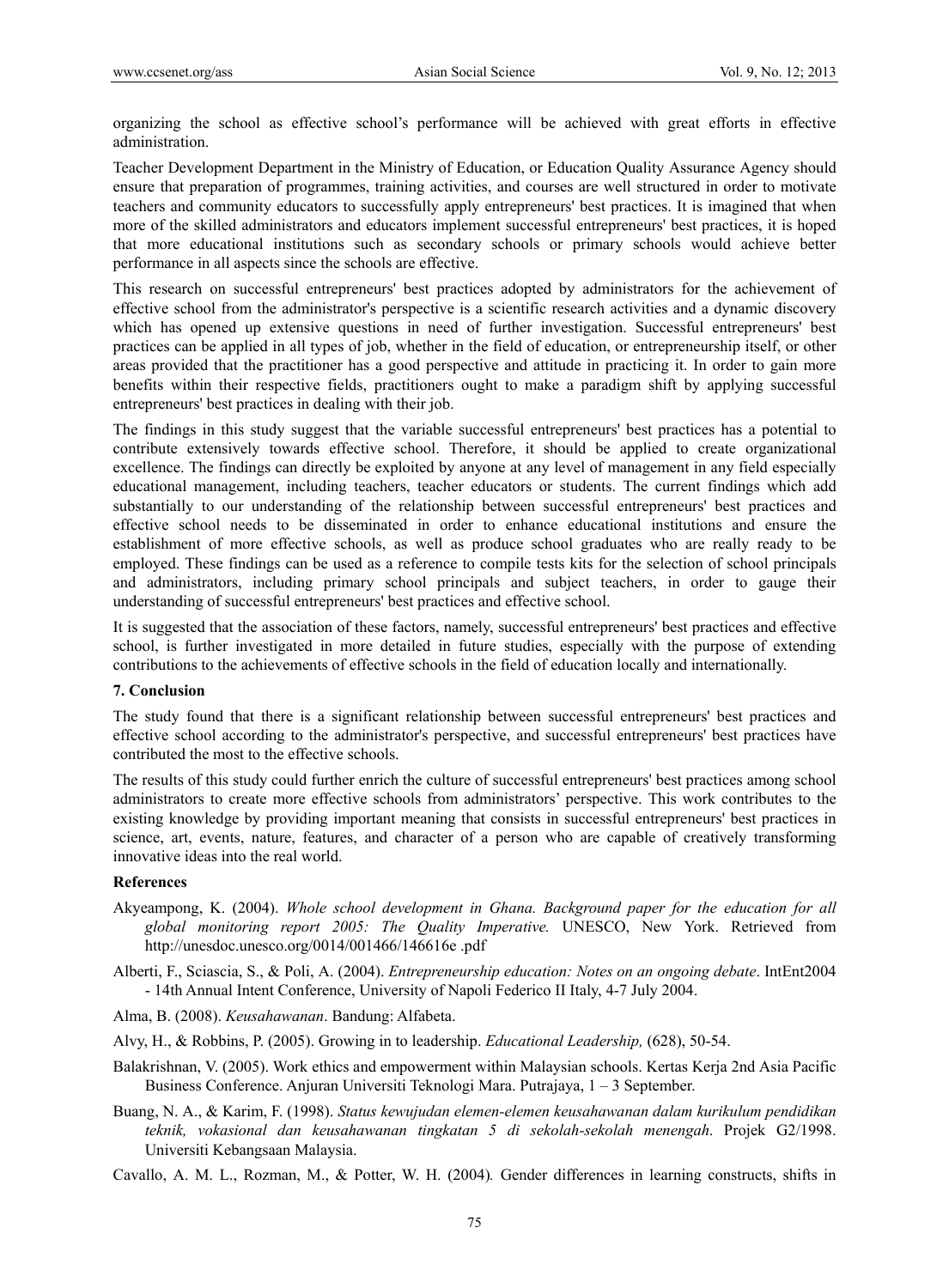learning constructs, and their relationship to course achievement in a structured inquiry, year-long college physics course for life science majors. *School Science and Mathematics, 104*(6), 288-300. http://dx.doi.org/10.1111/j.1949-8594.2004.tb18000.x

Chin, T., & Phillips, M. (2004). Social reproduction and child-rearing practices: Social class, children's agency, and the summer activity gap. *Sociology of Education,* (773), 185-210. http://dx.doi.org/10.1177/003804070407700301

Danim, S. (2006). *Visi baru manajemen sekolah, dari unit birokrasi ke lembaga akademik*. Jakarta: Bumi Aksara.

- Danim, S. (2010). *Otonomi manajemen pendidikan*. Bandung: Alfabeta.
- Daresh, J. (2001)*. Beginning the principalship: a practical guide for new school leaders*. Ed. Ke 2. Thousand Oaks: Corwin Press.
- Darmaningtyas. (2004). *Pendidikan yang memiskinkan*. Yogyakarta: Galang Press.
- Day, D. V. (2000). Leadership development: A review in context. *Leadership Quarterly, 11*, 581-613. http://dx.doi.org/10.1016/S1048-9843(00)00061-8
- Deal et al. (1999). *Shaping school culture; the heart of leadership*. San Francisco: Jossey\_Bass Publisher.
- Dinham, S. (2004). The influence of leadership in producing outstanding outcomes in junior secondary education. Paper presented at the British Educational Research Association BERA, Manchester.
- Donaldson, G. (2006). *Cultivating leadership in schools: connecting people, purpose and practice*. New York: Teachers College Press.
- Drucker. (1994). *Innovation and entrepreneurship, practice and principles.* Translated by. Rusdi Naib. Jakarta Gelora Aksara Pratama. Erlangga.
- Dunford, J., Fawcett, R., & Bennett, D. (2000). *School leadership*. London: Kogan.
- Edmonds, R. (1979). Effective schools for the urban poor. *Educational Leadership, 37*, 15-18 & 20-24.
- Fooi, F. S. (2003). Pengurusan dan keberkesanan sekolah. In Z. A. L. Pihie, & F. S. Fooi (Eds.), *Management and leadership education: one step forward* (pp. 166-180). Serdang: Universiti Putra Malaysia Press.
- Frinces, H. (2011). *Be an entrepreneur: Jadilah seorang wirausaha. Kajian strategis pengembangan keusahawanan*. Yogyakarta: Graha Ilmu.
- Geelan, D. R., Wildy, H., Louden, W., & Wallace, J. (2000). Teaching for Understanding and/ or teaching for the examination in high school physics. *International Journal of Science Education, 26*(4), 447-462. http://dx.doi.org/10.1080/0950069032000097398
- Goldring, E., & Rallis, S. (1993). *Principals of dynamic schools: taking charge of change.* Newbury Parks: Corwin Press.
- Gronn, P. (2003). *The New Educational leaders: Changing leadership practice in an era of school reform*. London: Paul Chapman Publishing.
- Harris, A. (2002). *School improvement: What's in it for schools*? London: Routledge Falmer. http://dx.doi.org/10.4324/9780203471968
- Hasbullah. (2006). *otonomi pendidikan. Kebijakan otonomi daerah dan implikasinya terhadap penyelenggaraan pendidikan.* Jakarta: Raja Grafindo Persada.
- Hasri, S. (2004). *Sekolah berkesan dan guru berkesan*. Makasar: Yayasan Pendidikan Makasar.
- Hisrich, R. D., Peters, P. M., & Shepard, D. A. (2008). *Entrepreneurship*. Mc Graw Hill International Edition, Singapore.
- Hoe, C. (2005). *Asas keusahawanan*. Singapore: Thomson Learning.
- Hoy, W. K., & Miskel, C. G. (2001). *Educational administration: Theory, Research and Practice.* Ed. ke-6. New York: McGraw-Hill, Inc.
- Isaac, S., & Michael, W. B. (1981). *Handbook in research and evaluation* (2th ed.). California: San Diego Edits Publishers.
- Johnson, S. M., & Kardos, S. (2002). Keeping new teachers in mind. *Educational Leadership, 59*(6), 13-16.
- Kane, T. J., & Staiger, D. O. (2001). Improving school accountability measures. National Bureau of Economic Research Working Paper 8156, NBER, Cambridge, MA.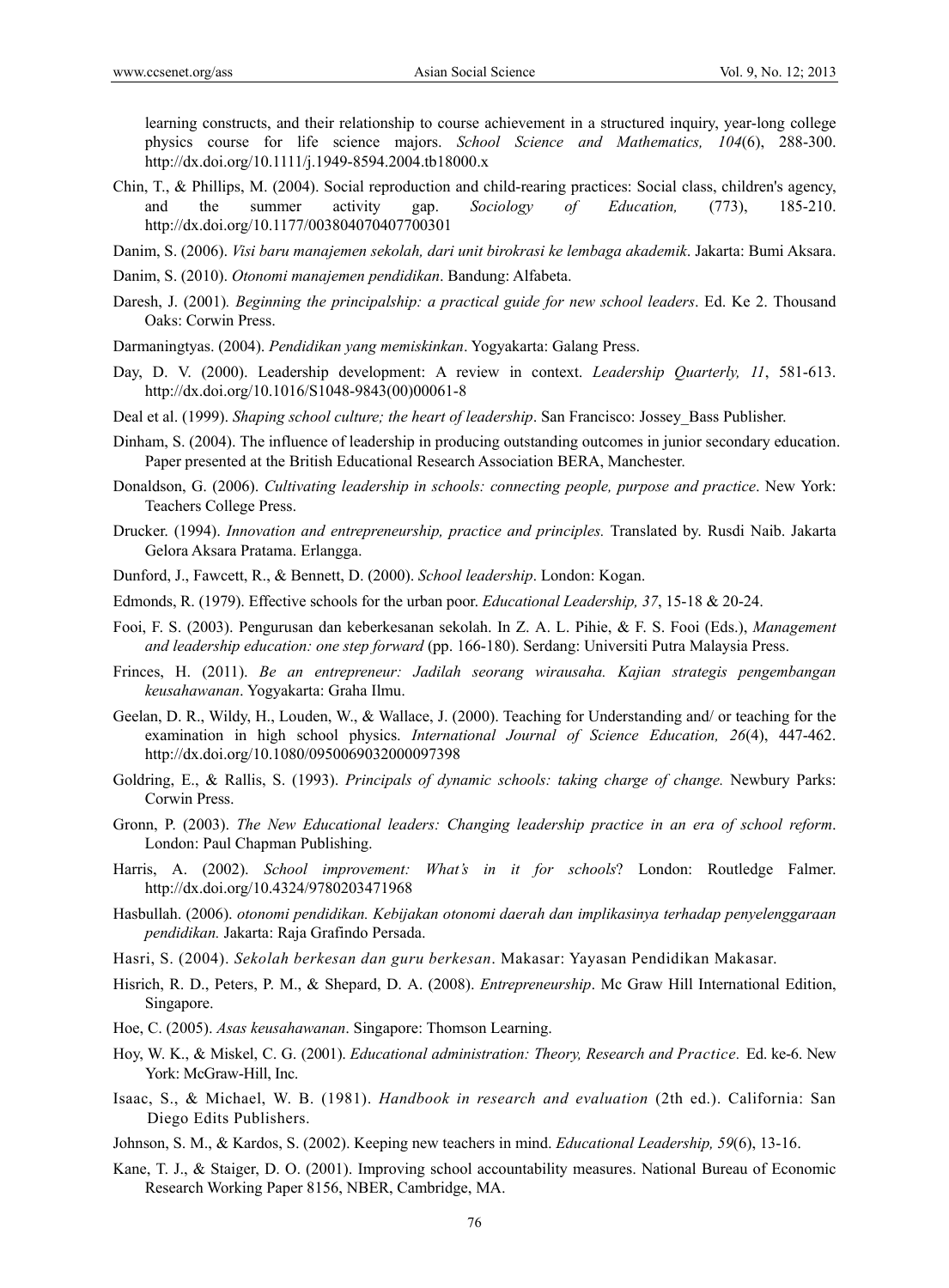- Kent, C. A. (1990). *Entrepreneurship education: integrating entrepreneurship in secondary curriculum.* Quorum Books. New York: Greenwood Publishing Group.
- Kholis, N. (2009). *Panduan praktis mengelola lembaga pendidikan*. Yogyakarta: Dianloka Pustaka.
- Koh, A. (2002). Toward a critical pedagogy: Creating 'Thinking Schools' in Singapore. *Journal of Curriculum Studies*, (343), 255-264. http://dx.doi.org/10.1080/00220270110092608
- Konting, M. M. (2005). *Kaedah Penyelidikan Pendidikan*. Kuala Lumpur: Dewan Bahasa dan Pustaka.
- Kuncel, N. R., Hezlett, S. A., & Ones, D. S. (2004). Academic performance, career potential, creativity, and job performance: can one construct predict them all? *Journal of Education Psychology, 75*, 148-161.
- Kyeyune, R. (2008). *Strategy for school leadership development in Africa; Learning from collaborative experience and research*. A paper presented at the 5th ACP Conference, Kampala, Uganda.
- Lupiyoadi, R. (2007). *Entrepreneurship, from mindset to strategy*. Jakarta: Lembaga Penerbit Universitas Indonesia.
- Marvel, M. R., Griffin, A., Hebda, J., & Vojak, B. (2007). Examining the technical corporate entrepreneurs' motivation: voices from the field. *Ent. Theor. Pract.,* (315), 753-768. http://dx.doi.org/10.1111/j.1540-6520.2007.00198.x
- Marzano, R. J., Waters, T., & McNulty, B. A. (2005). School leadership that works: From research to results. *Aurora, CO: Mid-Continent Research for Education and Learning*.
- Matlay, H. (2006). Researching entrepreneurship and education Part 2: what is entrepreneurship education and does it matter? *Education + Training, 48*, 704–718.
- Meng Liang, T. W. (1996). *Entrepreneur, Entrepreneurship and Enterprising Culture*. Paris: Addison-Wisley Publishing Company.
- Ministry of Education. (1999). *Pembangunan pendidikandankebudayaanmenjelang era tinggallandas*. Jakarta: Ministry of Education, Indonesia.
- Ministry of Education. (2002). *Memiliki dan melaksanakan kreativitas, inovasi dan jiwa keusahawanan.*  Directorate General, Directorate of Elementary and Secondary Education, First Level Continuing Education, Jakarta.
- Ministry of Education. (2007). *Keusahawanan sekolah.* Training materials for competency building for candidates of school heads/principals. Jakarta.
- Ministry of Education. (2010). *Konsep Dasar Keusahawanan*. Module 2. Jakarta: Directorate of Courses and Institutional, Director General of Non-Formal and Informal Education.
- Mitchell, M., & Jolley, J. (2004). *Research design explained.* Ed.ke-5*.* New York: Thompson Learning.
- Moerdiyanto. (2007, June 22-24). *Manajemen sekolah Indonesia yang berkesan melalui penerapan total quality management*. Makalah Seminar Penang, Malaysia.
- Mohamed, H. (2000). Pembangunan Sekolah Berkesan Dalam Konteks Sekolah Berwatak, Konsep Dan Komitmen.
- Mortimore, P., Sammons, P., & Hillman, J. (1995). Key Characteristics of Effective Schools. Working Paper for Seminar on Effective Schools, Ministry of Education Malaysia13-14 Julai 1995 di Institut Aminudin Baki,. Ministry of Education Malaysia, Sri Laying, Genting Highland, Pahang.
- Mujis, D., & Harris, A. (2003, October). Teacher Leadership-Improvement through Empowerment? An Overview of the Literature*. Educational Management Administration & Leadership, 31*, 437-448. http://dx.doi.org/10.1177/0263211X030314007
- Mulyasa. (2011). *Manajemen dan kepemimpinan kepala sekolah*. Jakarta: Bumi Aksara.
- Nugraha, D. A. (2008). *8 Revolusi sikap menjadi entrepreneur*. Jakarta: Elex Media Komputindo-Kompas Gramedia.
- Nunally, J., & Bernstein, I. (1994). *Psychometrictheory.* Ed.ke-3*.*NewYork: McGraw Hill.
- Omar, A. C. (2001). *Pengurusan di Malaysia dari perspektif Islam.* Kuala Lumpur :DewanBahasa dan Pustaka.
- Othman, N. (2002). Keberkesanan program usahawan muda di sekolah menengah. Ph.D. Thesis Universiti Putra Malaysia.